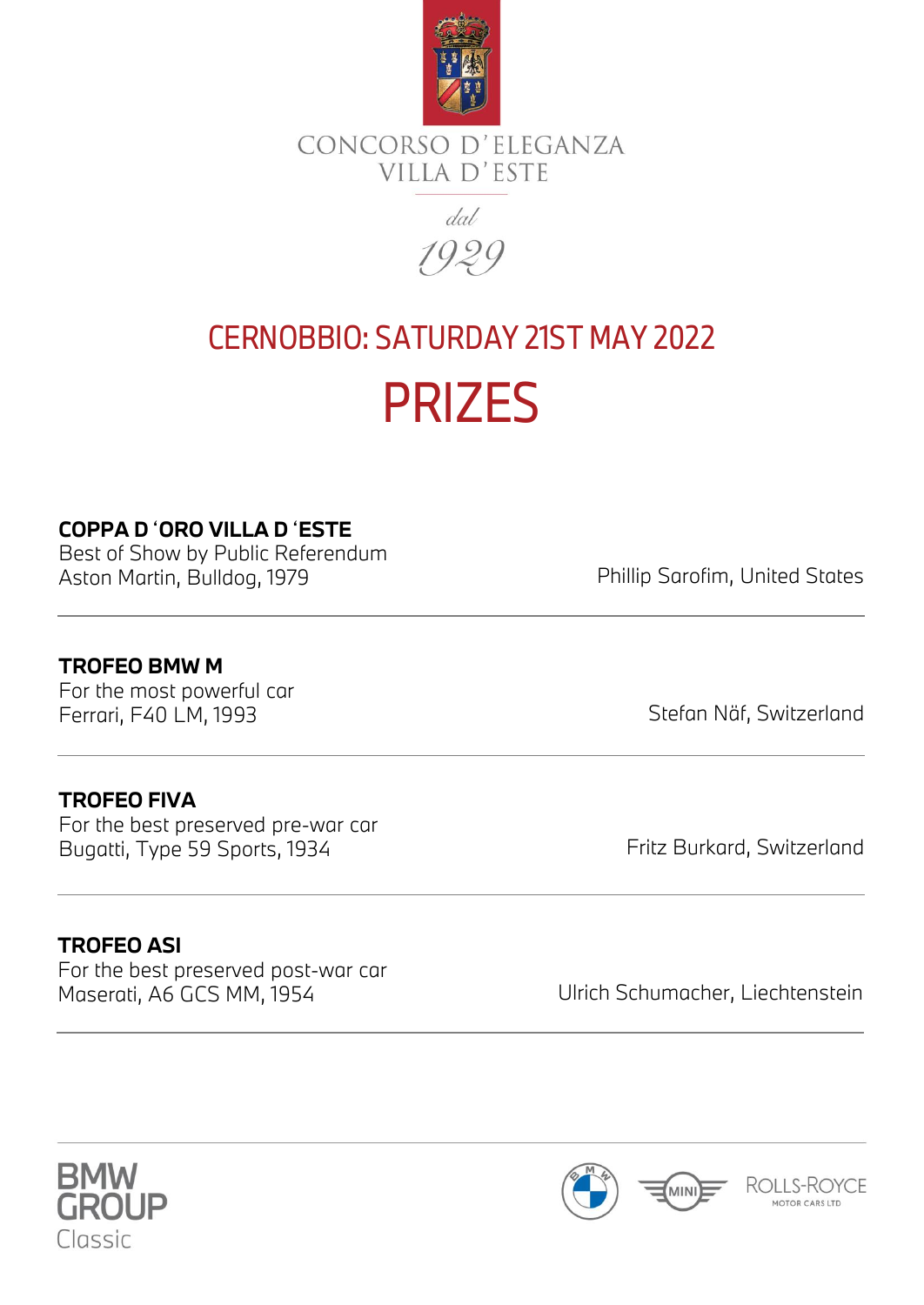



# CERNOBBIO: SATURDAY 21ST MAY 2022 SPECIAL PRIZES BY THE JURY

## **TROFEO AUTOMOBILE CLUB CERNOBBIO**

For the car driven from farthest away Mercedes-Benz, 300 SL Roadster, 1960 Erich Oswald, Germany

## **TROFEO VRANKEN POMMERY**

For the best iconic car

Mercedes-Benz, 710 SS, 1929 Eric van Lammeren, Germany

## **TROFEO AUTO & DESIGN**

For the most exciting design Ferrari, 365 P Berlinetta Speciale Tre Posti, 1966 RQ Collections, United States



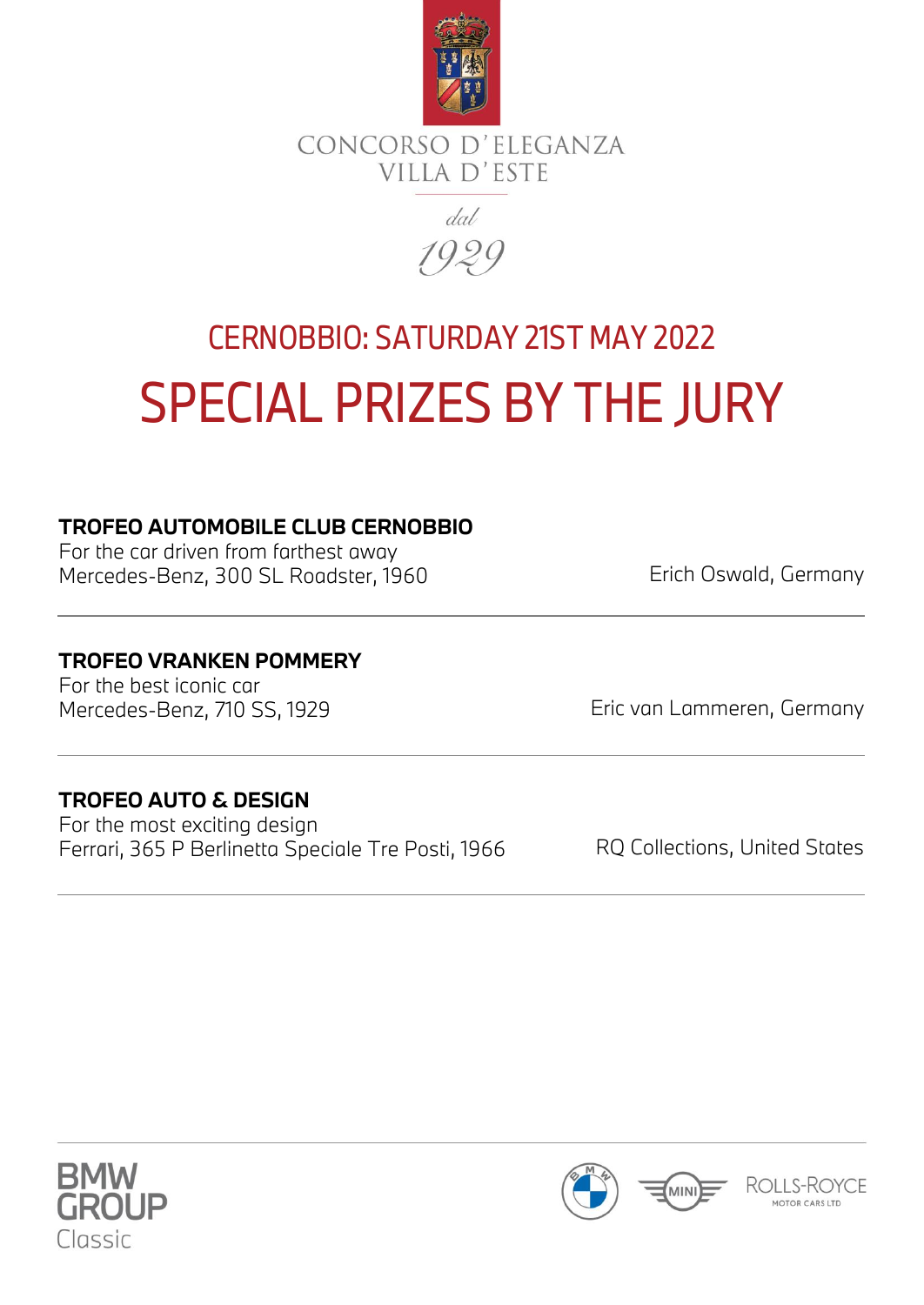



# CERNOBBIO: SUNDAY 22ND MAY 2022 RESULT FOR HISTORIC CARS AND CONCEPT CARS & PROTOTYPES

After the exhibition and the parade at Villa d'Este on Saturday and the parade at Villa d'Este on Sunday, we are delighted to announce the results for Historic Cars and Concept Cars & Prototypes at the Concorso d'Eleganza Villa d'Este 2022.

## **TROFEO BMW GROUP**

Best of Show

Bugatti, 57 S, 1937 **Bugatti, 57 S, 1937** 

## **CONCORSO D'ELEGANZA DESIGN AWARD FOR CONCEPT CARS & PROTOTYPES**

By Public Referendum Bugatti Bolide, 2020 Achim Anscheidt

## **TROFEO BMW GROUP CLASSIC**

For the most sensitive restoration

Cord, 812 Phaeton, 1936 The JBS Collection Jack B. Smith Jr., United States



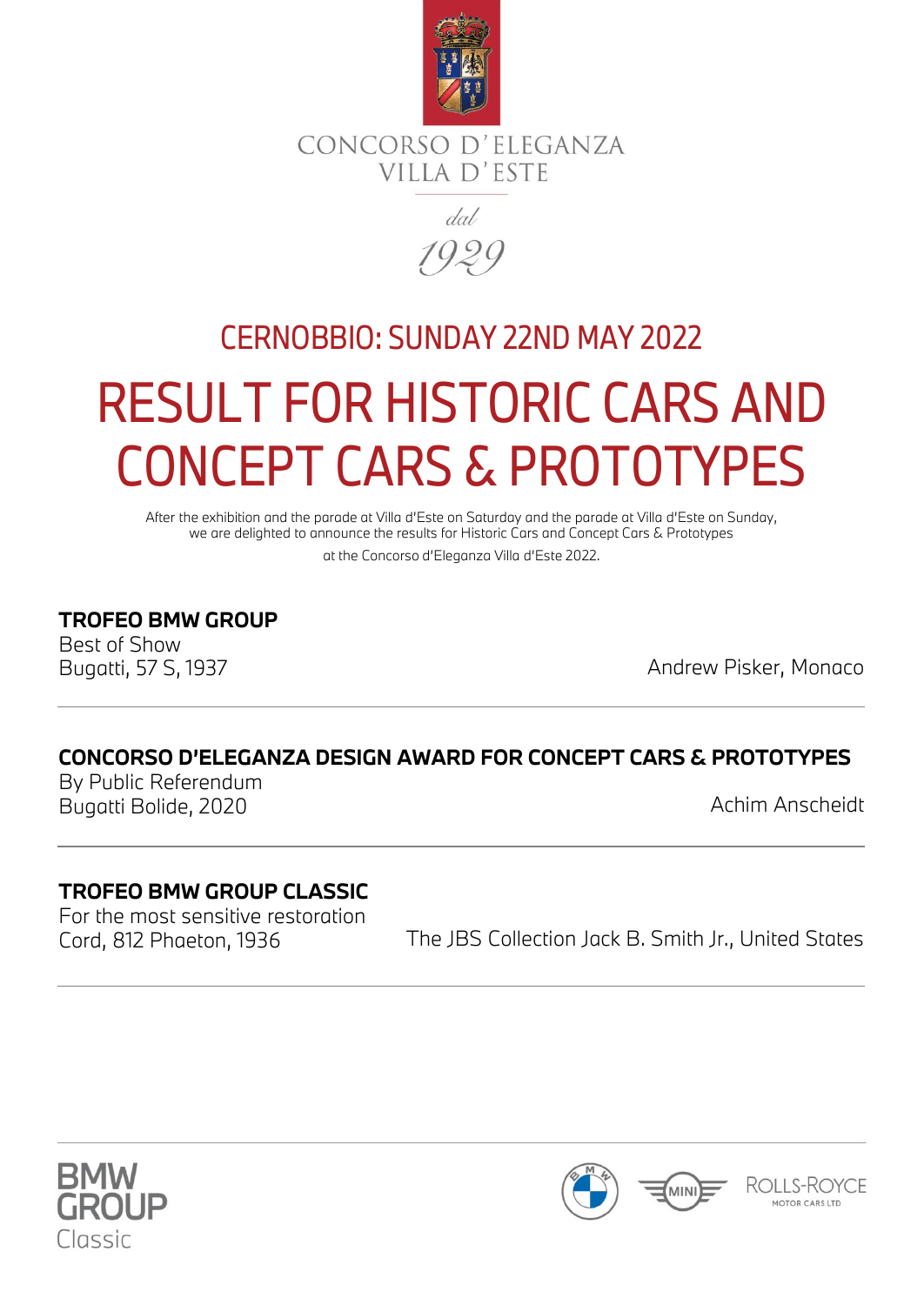



# CERNOBBIO: SUNDAY 22ND MAY 2022 CLASS WINNERS AND MENTION OF HONOR

### **CLASS A I THE GOLDEN AGE OF ELEGANCE: THE ART DECO ERA OF MOTORCAR DESIGN**

Class Winner Bugatti, 57 S, 1937

Andrew Pisker, Monaco

Mention of Honor Cord, 812 Phaeton, 1936

The JBS Collection Jack B. Smith Jr., United States

## **CLASS B I KOMPRESSOR! THE SUPERCHARGED MERCEDES-BENZ**

Class Winner Mercedes-Benz, 540 K Cabriolet A, 1936

Hans Hulsbergen, Switzerland

Mention of Honor Mercedes-Benz540 K Spezial-Roadster, 1936 Richard Workman, United States



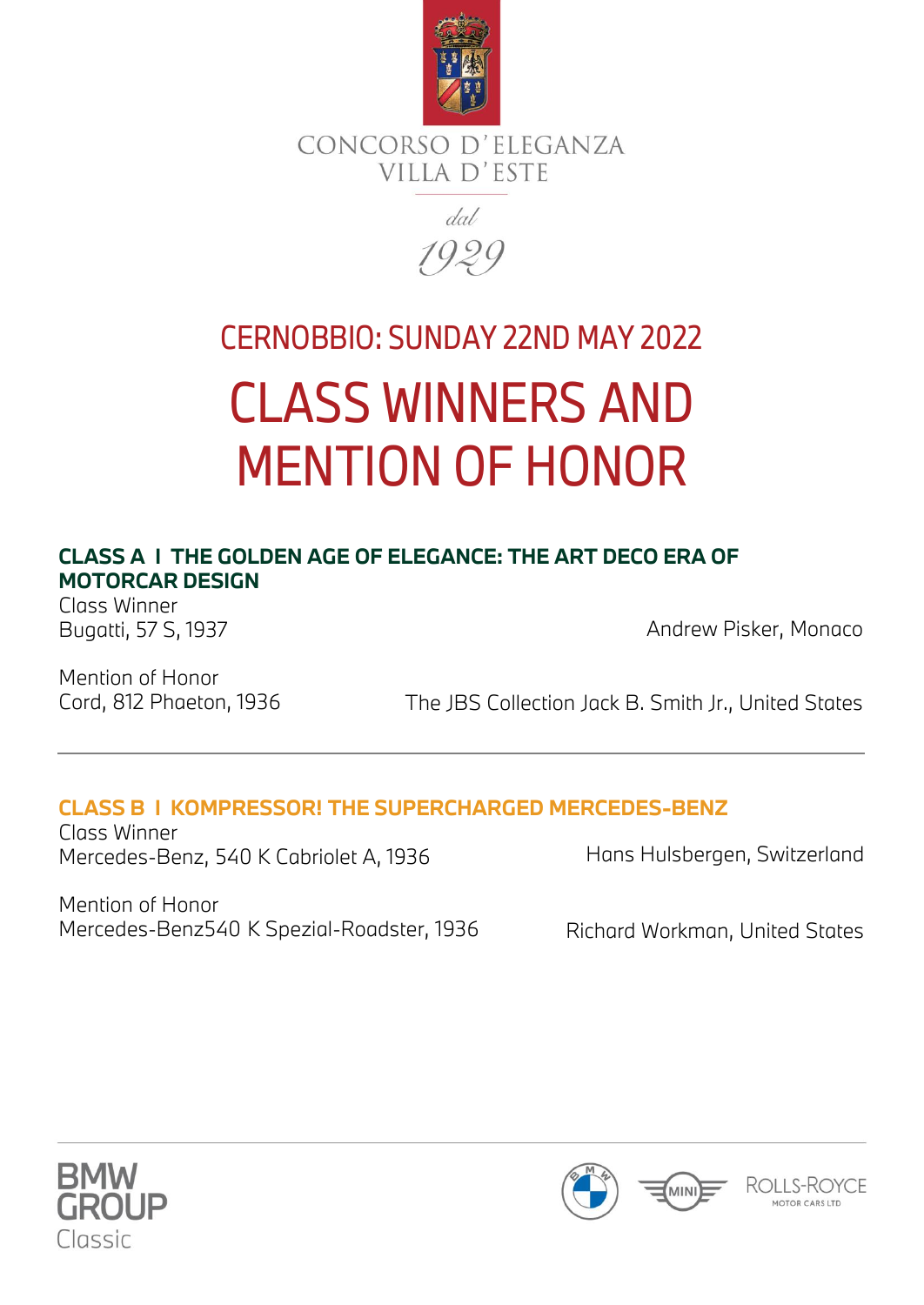



# CERNOBBIO: SUNDAY 22ND MAY 2022 CLASS WINNERS AND MENTION OF HONOR

#### **CLASS C I CELEBRATING 150 SEASONS AT VILLA D'ESTE: HOW GRAND ENTRANCES WERE ONCE MADE**

Class Winner Chrysler, Boano Coupé Speciale, 1956

Stephen Bruno, United States

Mention of Honor Siata, 208S, 1953

Jan De Reu, Belgium

## **CLASS D I THE CAVALLINO AT 75 – EIGHT DECADES OF FERRARI REPRESENTED IN EIGHT ICONS**

Class Winner Ferrari, 365 P Berlinetta Speciale Tre Posti, 1966

Mention of Honor Ferrari, 250 GT Zagato, 1956 Canada Barato Bavid Sydorick, United States

RQ Collections, United States